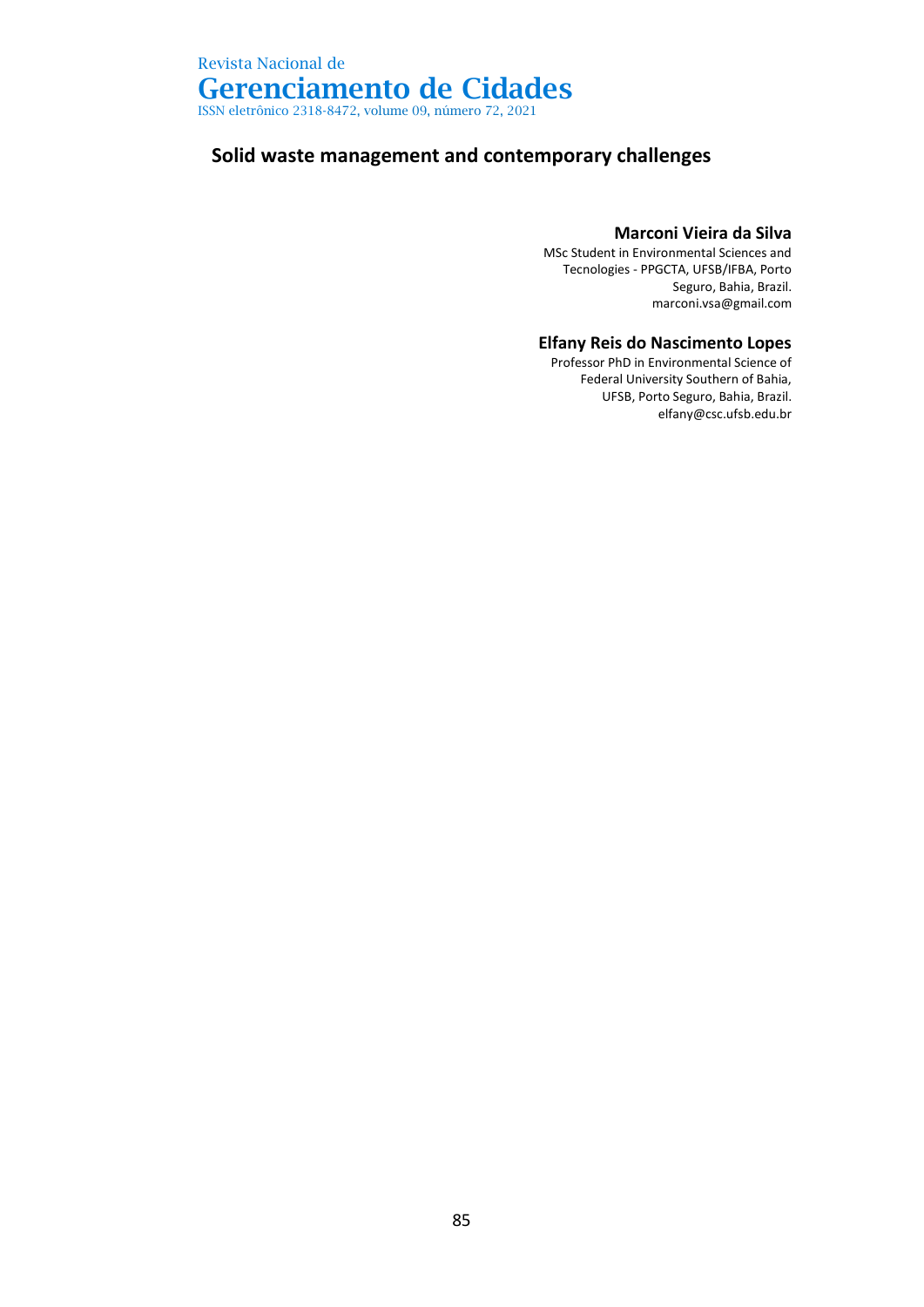ISSN eletrônico 2318-8472, volume 09, número 72, 2021

#### **SUMMARY**

In the present study we analyze and discuss socioenvironmental impacts arising from inadequate management of urban solid waste in the Brazilian Discovery Coast, southern Bahia. We also discuss the challenges to be overcome to promote proper management, highlighting the need for social inclusion of waste pickers. Methodological procedures consisted of an applied and exploratory research, through a review of specialized scientific literature. We also used secondary data available at the Brazilian Institute of Geography and Statistics and at the National Sanitation Information System, and applied a structured online questionnaire to municipal managers of public sanitation services. The cities under study only transfer the waste generated in urban centers to distant areas, in dumps, negatively affecting the environment and public health. There are neither management units nor incentive practices or support programs aimed at recyclable material collectors. Due to the weaknesses and the socioenvironmental, cultural, and historical importance of the area under study, the creation of public policies with broad popular participation is urgently needed to promote a fairer, healthier, and more sustainable development.

**KEYWORDS**: Socioenvironmental impacts. Discovery Coast. Social Inclusion of Waste Pickers.

#### **1 INTRODUCTION**

The growing generation and diversification of solid waste (SW) and its proper management are an obstacle to public management in most Brazilian cities. The current economic-technological development and changes in consumption habits make the destination and treatment of this waste a huge economic, environmental, and social challenge, especially in Brazil. This is because waste disposal in the country still occurs mostly irregularly, directly in the soil (Souza *et al*., 2015; Zago and Barros, 2019; Costa and Dias, 2020; Yoshida, 2020; Vasconcelos, 2020).

The increase in pressure and concern for the mitigation and control of environmental impacts caused by this practice, mainly through legal norms and provisions, has considerably influenced municipal waste management practices (Singh, 2019). However, Zago and Barros (2019) state that the correct destination of SW has been neglected both by the government and by society.

Lack of waste generation control and its inadequate management are even more worrying in regions of relevant historical, environmental, cultural, and touristic importance. One example is the Discovery Coast, in Bahia State, which is one of the most frequented tourist regions in northeastern Brazil (BAHIA, 2016). This region comprises the main corridors of Atlantic Forest remnants in the national scenario (Amorim and Oliveira, 2013).

After nearly 21 years in the National Congress, Federal Law No. 12,305 was enacted on August 2, 2010, regulated by Decree No. 7.404 of December 23, 2010, instituting the National Solid Waste Policy (PNRS) (BRASIL, 2010). However, this action was not enough and many of the problems over this issue still persist. Given the mandatory closing of dumps and the promotion of environmentally correct management and disposal of waste, many cities are still irregular as they face financial, technical, and managerial difficulties to comply with these policies (Berríos, 2011; Marchi, 2015; Assad and Siqueira, 2016; Zago and Barros, 2019; Costa and Dias, 2020).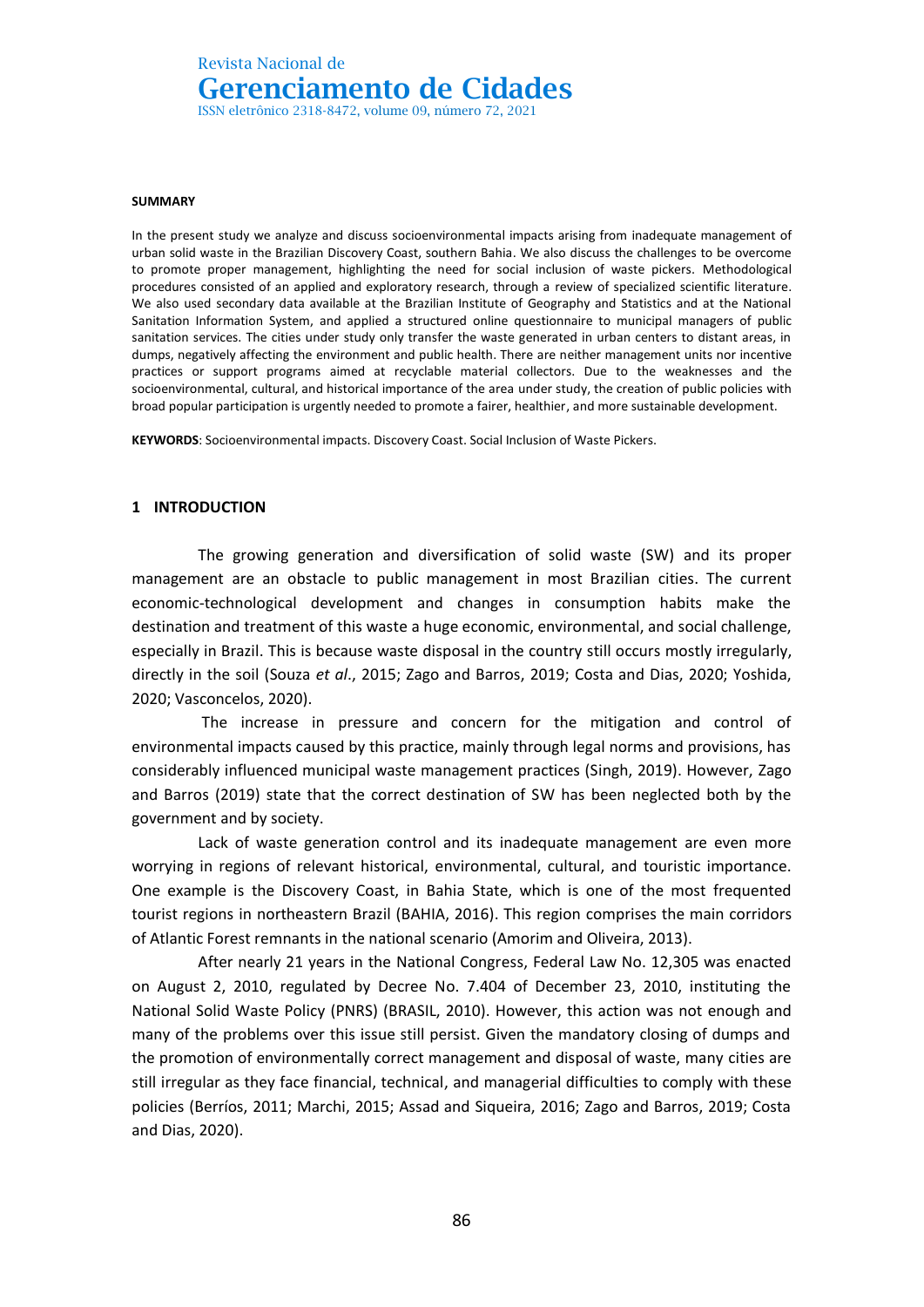## Revista Nacional de

## **Gerenciamento de Cidades**

ISSN eletrônico 2318-8472, volume 09, número 72, 2021

The adoption of measures for waste reduction and reuse and for the separation of recyclable materials at source is essential for an effective management of municipal solid waste (MSW). These measures bring important benefits such as social inclusion of waste pickers, reduction of waste to be forwarded for final disposal, energy saving, reduction of gaseous emissions, preservation of natural resources, and reduction of public health problems (Lino and Ismail, 2012; Al-Jarallah and Aleisa, 2014; Vasconcelos *et al*., 2020). According to Oliveira and Medeiros (2019) and Costa and Dias (2020), these practices generate jobs as they add economic value to waste, with consequent generation of work and income and promotion of citizenship.

According to Zohoori and Ghani (2017), the following are indispensable elements for a management model: recognition of the various social agents involved; integration of technical, environmental, social, institutional, and political aspects, ensuring sustainability; consolidation and implementation of the legal basis through actions that promote its feasibility; financing mechanisms of the management structures; social control; and implementation of public policies for the sector, based on an integrated planning system.

Thus, focusing on the principles, guidelines, and goals brought by current legislation and its effects at the municipal level, this study addresses the reality of cities in the Brazilian Discovery Coast regarding the generation, control, and environmental management of MSW.

The study highlights the problems and challenges for meeting the PNRS and the social inclusion of waste pickers, contributing for society and municipal managers to cope with the difficulties faced by many Brazilian cities in managing solid waste (SW).

#### **2 METHODS**

#### **2.1 Study Site**

The Discovery Coast is located in the southern mesoregion of Bahia State, comprising eight cities, namely: Belmonte, Eunápolis, Guaratinga, Itabela, Itagimirim, Itapebi, Porto Seguro, and Santa Cruz Cabrália. The area has 12,118.31 km², accounting for 2.14% of the territory of Bahia State (BAHIA, 2013). These cities are part of the Sustainable Development Consortium, created in 2013 by the Department of Urban Development of Bahia State – SEDUR with a multipurpose proposal.

According to IBGE, the population in the territory in 2019 was 381,727 inhabitants, which corresponds to 2.56% of the population of Bahia State. These estimates pointed to a demographic density of 236.12 inhab/km². Porto Seguro (148,686 inhabitants) and Eunápolis (113,380 inhabitants) are the most populous of these municipalities, while Belmonte (23,328 inhabitants) and Itagimirim (6,869 inhabitants) are the smallest.

This Atlantic Forest region has rich biodiversity and ecosystems, including mangroves, restingas, lagoons, and beaches (BAHIA, 2013). It has an economy focused on commerce, tourism, livestock, industry, and agriculture, with forestry present in all cities through the cultivation of eucalyptus. Farmers in the region also emphasize the commercial production of coffee, coconut, and papaya. It is an important tourist region in northeastern Brazil, with this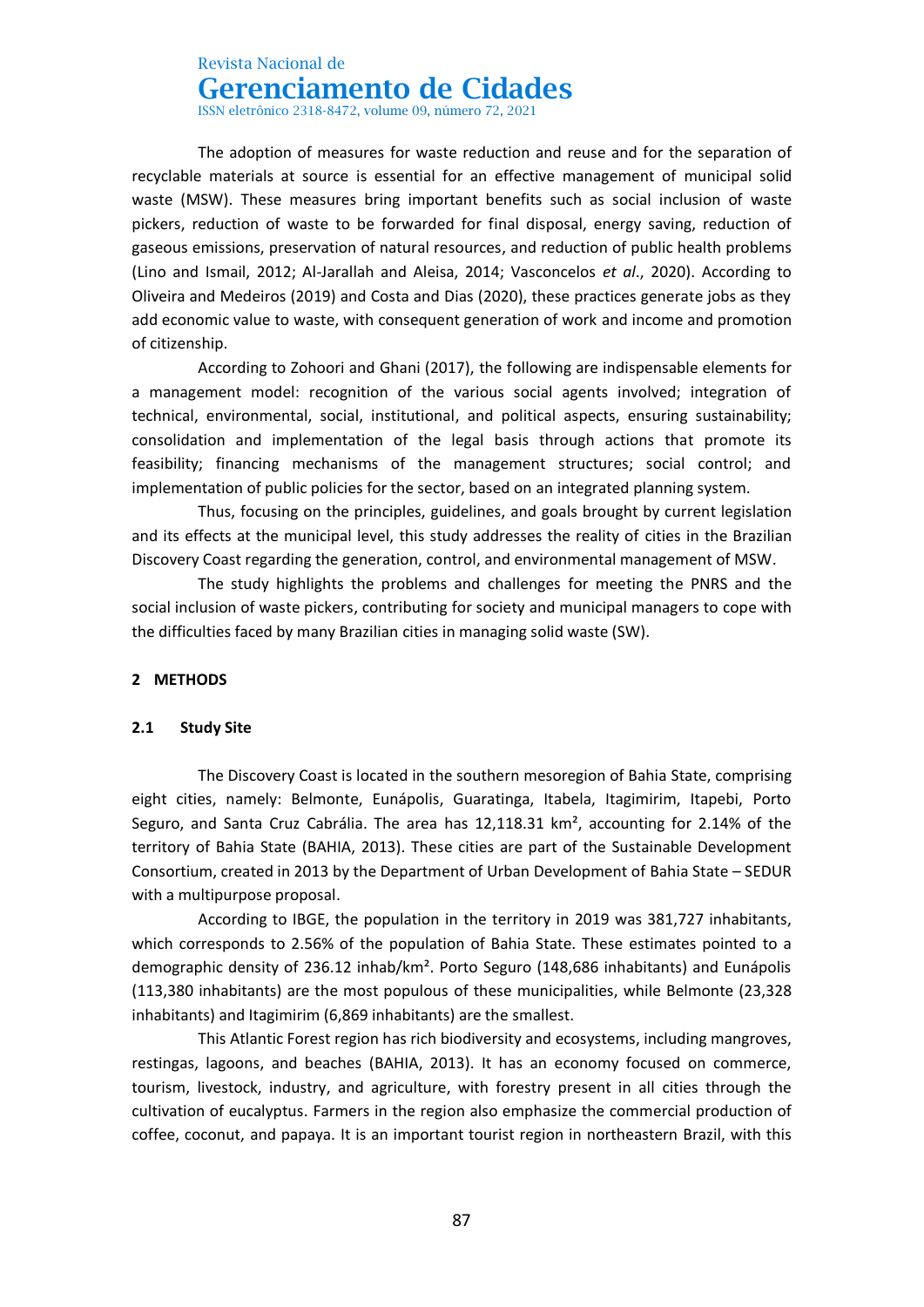ISSN eletrônico 2318-8472, volume 09, número 72, 2021

sector generating the most jobs among the cities along the coast, especially in Porto Seguro and Santa Cruz Cabrália (BAHIA, 2016).

### **2.2 Data collection and analysis**

The methodology for the development of this work was divided into three stages. The first consisted of an exploratory survey of secondary data on MSW for the cities under study. These data were available in the database of the Brazilian Institute of Geography and Statistics (IBGE) and the National Sanitation Information System (SNIS). The Municipal Solid Waste Diagnosis, prepared by the Sustainable Development Consortium of the Discovery Coast – CONDESC (CONDESC, 2016), was used as a secondary source.

The second stage consisted of an applied and exploratory research of specialized scientific literature, reviewing the main journals. The selected articles should focus on solid waste, addressing the implementation of the PNRS, socioenvironmental impacts resulting from inadequate management, and the role of recyclable material collectors in this context.

The third and final stage consisted of preparing a structured questionnaire, in an online version. This was sent electronically to the agency responsible for the management and execution of public cleaning services in the eight cities under study. The structure of the questionnaire was divided into three sections, namely: 1) Management of public cleaning services; 2) Collection of MSW; and 3) Destination and final disposal of collected waste.

The importance of this analysis is in understanding the scientific view of researchers on the subject, thus diagnosing the problems raised in the cities of the Discovery Coast.

### **3 RESULTS AND DISCUSSION**

#### **3.1 Generation and Management of Urban Solid Waste**

According to ABRELPE (2019), in 2018, MSW generation in Brazil reached 216,629 tons per day, totaling 79 million tons (mi/ton) of waste. This corresponds to an average *per capita* generation in Brazil and in its northeastern states of, respectively, 1.039 and 0.951 kg/inhabitant/day. Of the amount generated, the collection coverage rate reached 92%, of which only 59.5% were destined for sanitary landfills, with the rest being disposed of in dumps or inadequately controlled landfills in more than 3,000 Brazilian cities.

Table 1 shows the estimate of the amount of waste generated in the cities of the Brazilian Discovery Coast.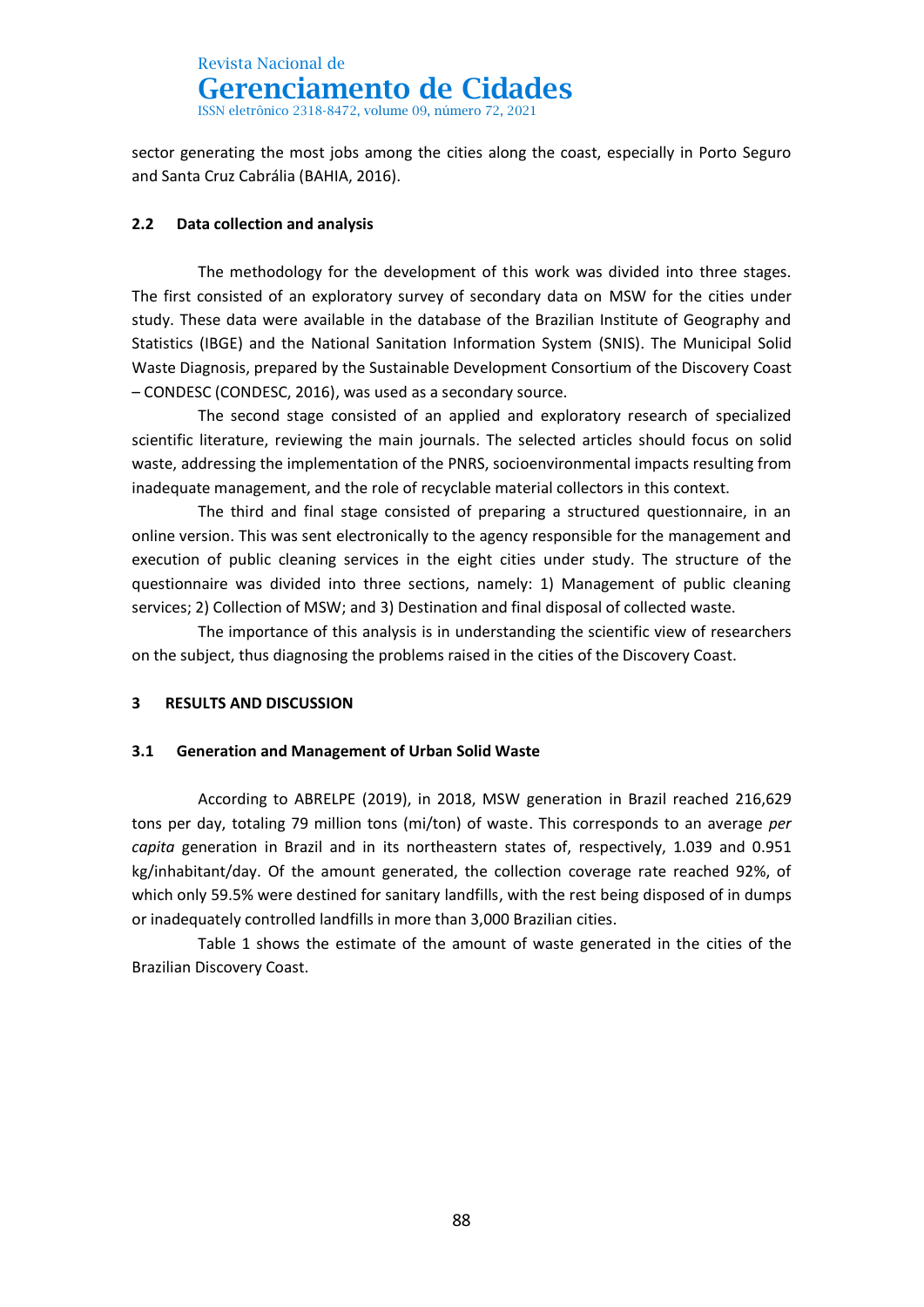ISSN eletrônico 2318-8472, volume 09, número 72, 2021

| City                | Population in 2019<br>(inhab.) <sup>1</sup> | Per capita generation<br>(kg.inhab.day) | <b>Waste generation</b><br>(kg/day) |
|---------------------|---------------------------------------------|-----------------------------------------|-------------------------------------|
| <b>Belmonte</b>     | 23,328                                      | 0.951                                   | 22,184.93                           |
| Eunápolis           | 113,380                                     | 0.951                                   | 107,824.38                          |
| Guaratinga          | 20,843                                      | 0.951                                   | 19,821.69                           |
| Itabela             | 30,584                                      | 0.951                                   | 29,085.38                           |
| <b>Itagimirim</b>   | 6,869                                       | 0.951                                   | 6,532.42                            |
| Itapebi             | 10,259                                      | 0.951                                   | 9,756.31                            |
| Porto Seguro        | 148,686                                     | 0.951                                   | 141,400.39                          |
| Santa Cruz Cabrália | 27.778                                      | 0.951                                   | 26,416.88                           |
| <b>Total</b>        | 381,727                                     | -                                       | 363,022.38                          |

#### **Table 1 – Amount of waste generated in the cities of the Brazilian Discovery Coast.**

Source: Elaborated from IBGE and ABRELPE, 2019.

Note 1: Total population in 2019 obtained through the IBGE population projection.

Carvalho (2020) described an important seasonality in the daily *per capita* waste production in Porto Seguro city. In the low tourist season, the estimated average generation is 1.2 kg/inhabitant/day, with production of 150 ton/day. In the high tourist season, in turn, these values increase to 1.7 kg/inhabitant/day, with waste production of 212.5 ton/day. The annual average in the city is thus 181,250 tons per day. These data reveal an important increase in waste production due to tourist seasons, which occurs particularly in coastal cities. This poses an even greater challenge for public cleaning services in these cities.

The data collected from the questionnaire showed that, with the exception of Porto Seguro, no city has prepared a Municipal (or Regional) Solid Waste Plan, which is a mandatory item according to the PNRS. In addition, the agencies responsible for public cleaning services are inefficient, with the management of MSW restricted solely to its collection and removal from urban areas, without any previous segregation procedure, differentiated destination, or treatment.

There are neither treatment units nor proper disposal for the collected MSW, with the occurrence of irregular disposal in open dumps, as shown in Box 1.

| City                | <b>Agent in</b><br>charge | <b>Collection</b><br>coverage in the<br>urban area (%) | <b>Final disposal</b><br>unit | Covering of<br>disposed waste | Presence of<br>waste pickers at<br>the dump |
|---------------------|---------------------------|--------------------------------------------------------|-------------------------------|-------------------------------|---------------------------------------------|
| <b>Belmonte</b>     | Public                    | 100                                                    | Dump                          | nonexistent                   | yes                                         |
| Eunápolis           | Public                    | 100                                                    | Dump                          | nonexistent                   | yes                                         |
| Guaratinga          | Public                    | 100                                                    | Dump                          | nonexistent                   | yes                                         |
| Itabela             | Public                    | 100                                                    | Dump                          | nonexistent                   | ves                                         |
| <b>Itagimirim</b>   | Public                    | 100                                                    | Dump                          | nonexistent                   | yes                                         |
| Itapebi             | Public                    | 100                                                    | Dump                          | nonexistent                   | yes                                         |
| Porto Seguro        | Public                    | 100                                                    | Dump                          | nonexistent                   | yes                                         |
| Santa Cruz Cabrália | Public                    | 100                                                    | Dump                          | nonexistent                   | ves                                         |

**Box 1 – Information on the management and handling of MSW.**

Source: Elaborated by the author.

All cities had recyclable material collectors in both the urban areas and final disposal sites, these being the only actors in terms of segregation, reuse, and recycling of MSW. The inexistence of actions, programs, or other forms of incentive on the part of the government hinders the activity of these professionals who work mainly in the areas of municipal dumps, in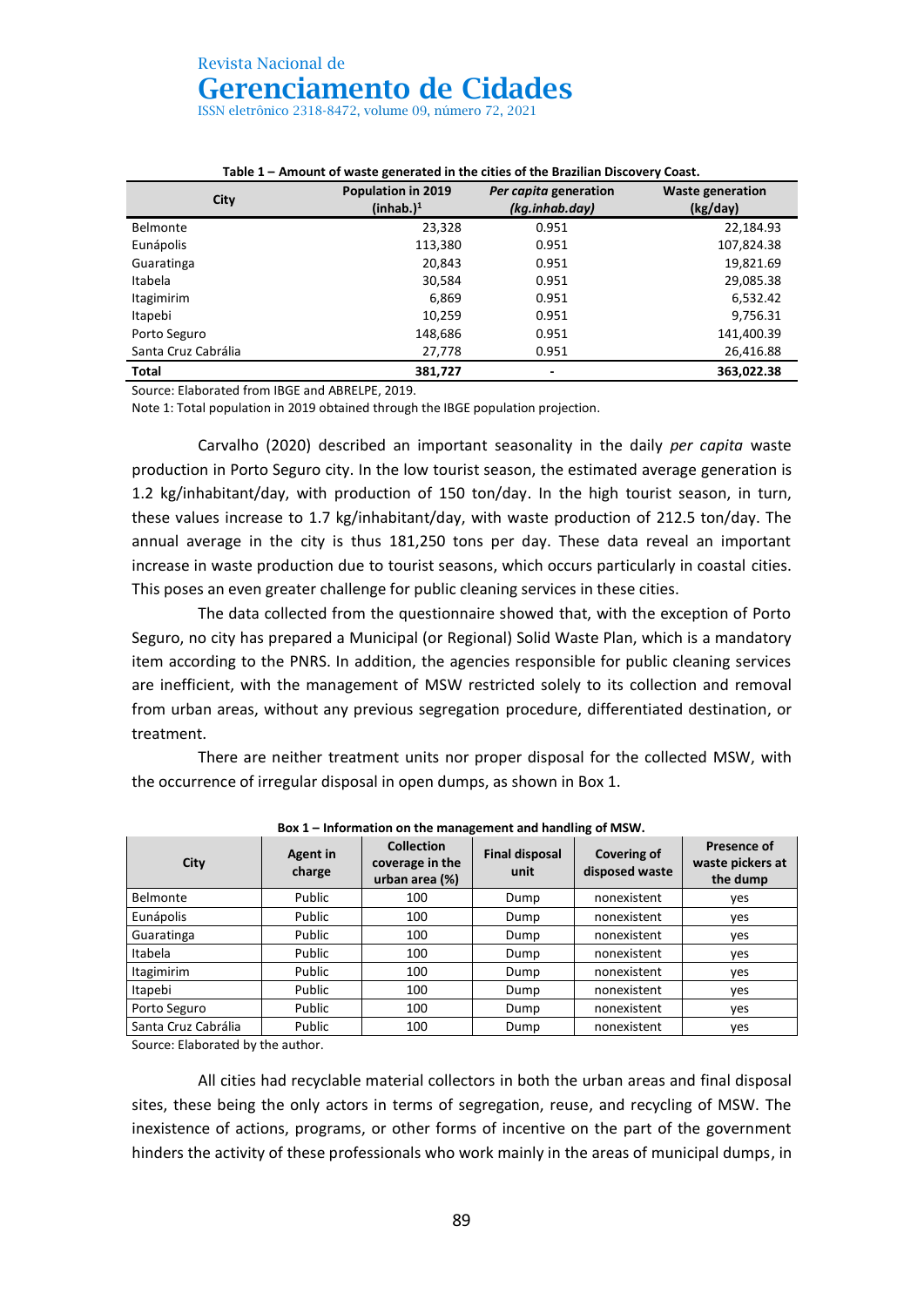ISSN eletrônico 2318-8472, volume 09, número 72, 2021

which completely degrading and unhealthy work conditions lead to inefficiency in the collection. Only the cities of Porto Seguro and Eunápolis have a duly established cooperative of waste pickers. However, lack of support from the public or even private authorities prevents or limits dignity at work and an adequate income for these workers.

#### **3.2 Socioenvironmental aspects and impacts of MSW**

Despite the progress in the development of public policies for solid waste (SW), municipal managers largely delay their compliance, maintaining the irregular arrangement and generating negative consequences for the environment and public health (Garcia and Candiani, 2017; Maiello *et al*., 2018; Araújo *et al*., 2019; Carvalho, 2020). As mentioned by Carvalho (2020), the difficulties faced by municipal managers led to the approval of Bill No. 2,289/2015, which extended the deadline established by the PNR for the closure of landfills from 2014 to 2021. The Bill was ratified by Law No. 14,026/2020, which instituted the New Basic Sanitation Framework.

In addition to being a source of disease to the population and a source of proliferation of urban pests, the gases from the decomposition of the organic fraction of MSW contaminate the air. Moreover, the leachate generated contaminates the soil and can reach the water table, polluting groundwater and thus harming public health and the environment (Siqueira and Moraes, 2009; Gouveia, 2012; Singh, 2019; Zago and Barros, 2019). It is noteworthy that the impacts of this degradation extend beyond the final waste disposal areas, affecting the population and closest ecosystems. Thus, it is also necessary to consider the potential of ecosystem services needed to degrade the disposed waste (Jacobi and Bensen, 2011; Holzman, 2012).

According to Siqueira and Moraes (2009) and Vasconcelos *et al*. (2020), the emergence of waste pickers is a consequence of the immense social and economic inequality that occurs in Brazil. The authors further state that it also has to do with current consumption patterns that generate more and more waste, where people with no education and with little or no professional qualification are subject to living on what others discard.

Siqueira and Morais (2009) show that waste pickers who work in dumps are the most vulnerable to work accidents. Among these accidents stand out cuts, dermatitis, respiratory diseases, parasitic diseases, exposure to chemical and biological products, animal bites, and food poisoning.

In addition to being an important instrument for the efficient management of MSW and for minimizing social and environmental impacts, selective collection can effectively contribute to the generation of employment and income. When well structured, it can add market value to SW and promote the social inclusion of recyclable and reusable material collectors, as pointed out by Euzébio (2018). This author also states that the proper selection of materials increases the gains for collectors and reduces the risks to public health and the environment, also reducing the extraction of natural resources in the form of raw materials.

The Brazilian Institute of Applied Economic Research (IPEA, 2010) corroborates this finding. According to this institute, the processing of all recycled waste could economically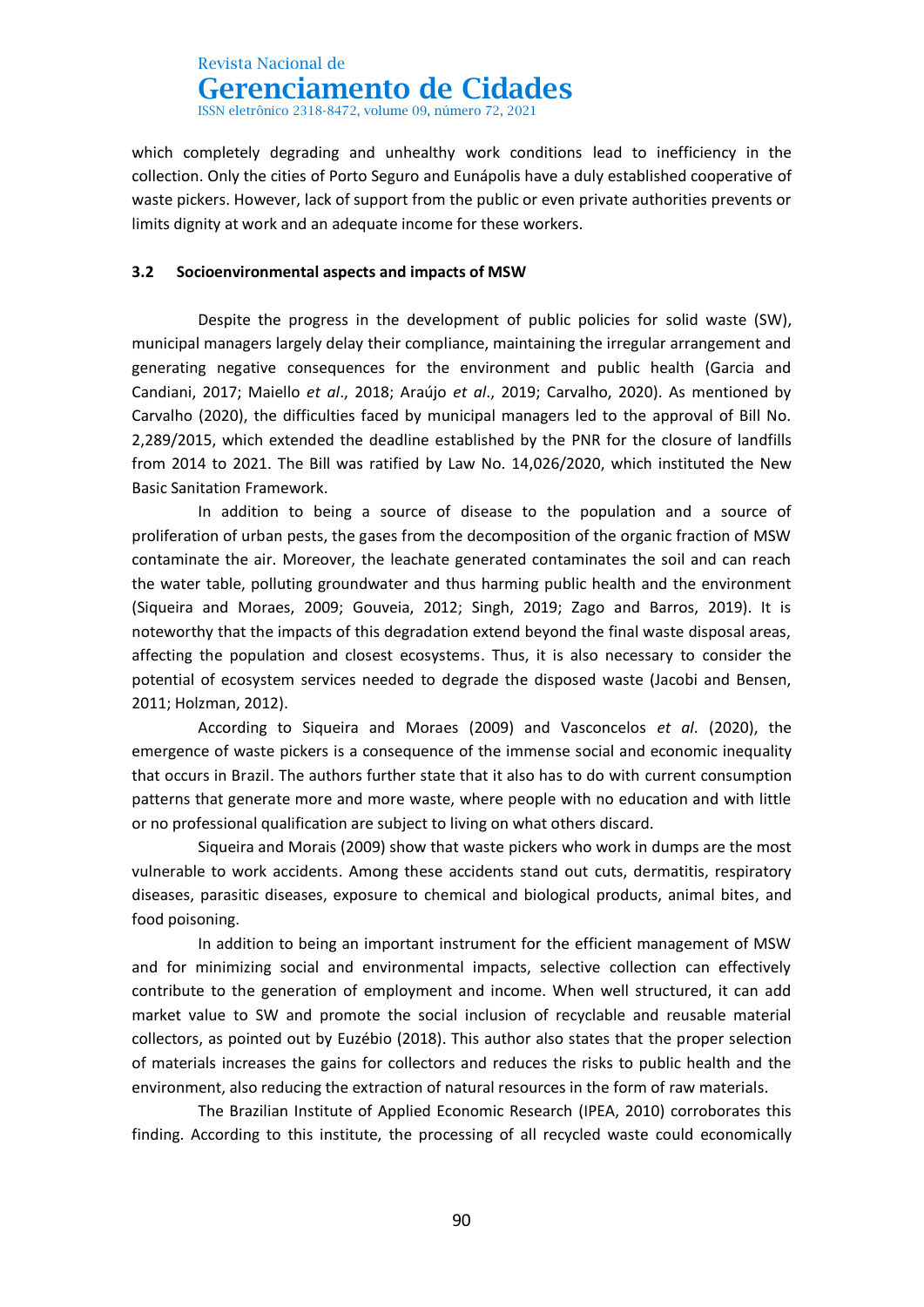ISSN eletrônico 2318-8472, volume 09, número 72, 2021

benefit the Brazilian society at R\$ 8 billion per year, a value much higher than the current collections in the order of R\$ 1.4 billion and R\$ 3.3 billion per year.

#### **3.3 Challenges for solid waste management with social inclusion**

The capacity of cities to promote adequate MSW management is the biggest obstacle to complying with the terms of Federal Law No. 12,305/2010. Despite being in force since August 2010, this law did not result in any change in the management and handling of MSW in the cities of the Brazilian Discovery Coast, all of which are in default of compliance.

Municipal administrations are aware of the noncompliance with the aforementioned legislation and its legal and criminal consequences. Notwithstanding, they still maintain irregular practices of final disposal, without any observance and respect for the terms provided for in the law. Likewise, there are no programs, campaigns, or actions aimed at raising awareness among the population about solid waste, as well as there is no support or any incentive to the activity of existing waste pickers, which demonstrates a lack of interest of municipal administrations in this regard.

The PNRS highlights integrated management as: "[...] a set of actions aimed at finding solutions for solid waste, considering the political, economic, environmental, cultural, and social dimensions, with social control and under the premise of sustainable development [...]" (BRASIL, 2010, Art. 3, XI). This definition highlights the multidimensional character of aspects related to waste, understood as a broad and complex theme.

The promotion of integrated and participatory management must be implemented through regional analysis, relying on principles that allow the development of appropriate and compatible solutions at the local level (Vergara and Tchobanoglous, 2012). This approach opposes the paradigm currently in force in USW management, characterized by treating the problem in a sectorial, disjointed way, obstructing a systemic view of the problem and reflecting fragmented and often inefficient public policies (Zohoori and Ghani, 2017).

Therefore, the challenges to be overcome to comply with the terms established by the law include: limitations of an institutional and administrative nature; lack of technical and trained staff; budget restrictions or financial limitations; lack of environmental education programs; low involvement of society with the issue of MSW, and discontinuity of political management (Maiello *et al*., 2018; Zambon, 2019). This situation is even worse in the Discovery Coast since it is a region with an important tourist flow, with a considerable increase in waste production in high seasons (Carvalho, 2020).

One of the many objectives brought by the PNRS is the universalization of public urban cleaning services, which is one of its fundamental principles (BRASIL, 2010, Art. 7, X). However, according to Zago and Barros (2019), the universalization of waste management must include the management of SW from collection to treatment and final destination. For this to be possible, considering also other goals provided for in the aforementioned Law, investments in the order of R\$ 11.6 billion by 2031 would be necessary, added to the R\$ 15.59 billion per year, to fund the operation and maintenance of structures and systems that would be built (ABRELPE, 2019).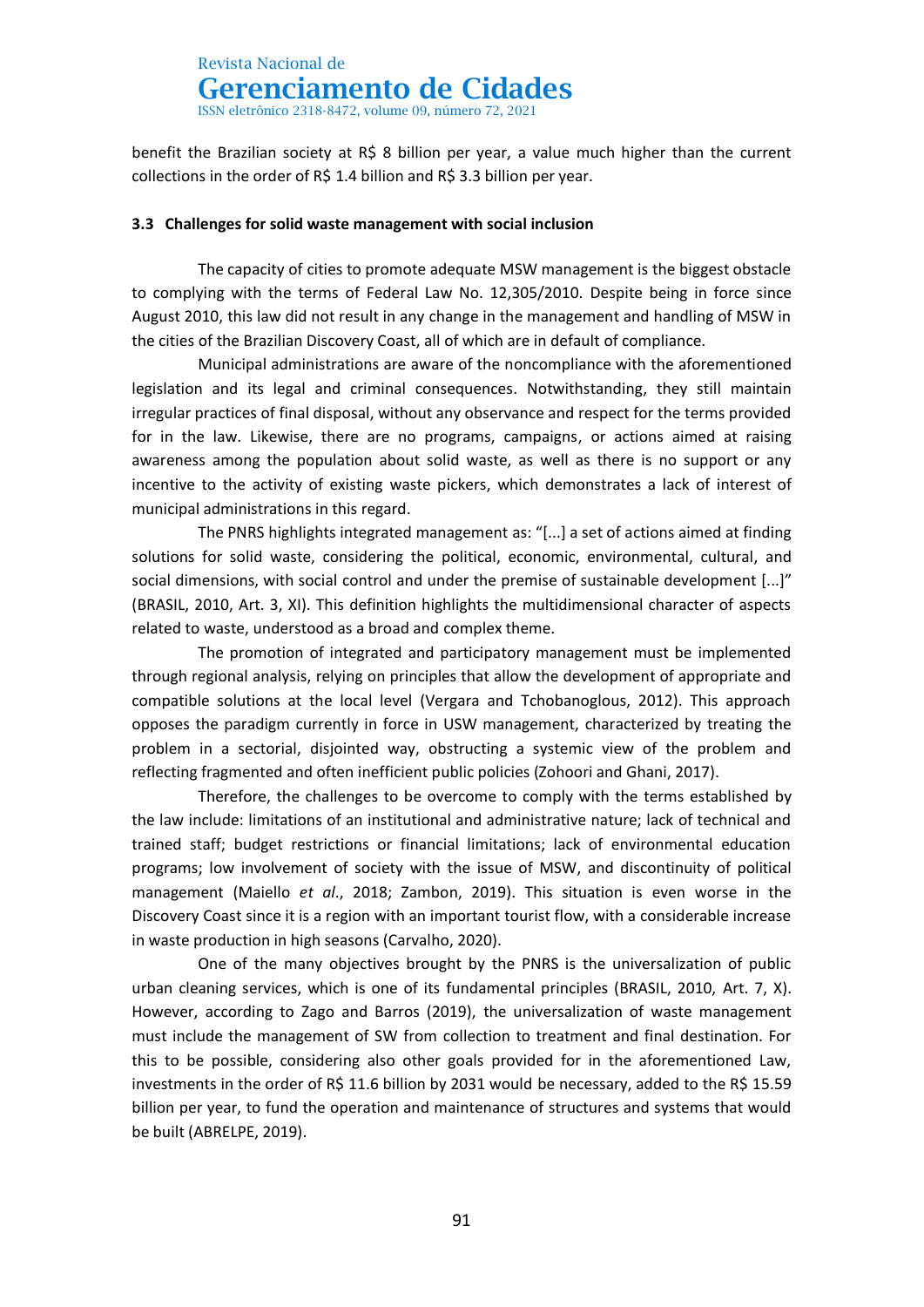# Revista Nacional de

**Gerenciamento de Cidades**

ISSN eletrônico 2318-8472, volume 09, número 72, 2021

As for social inclusion, the results showed that carrying out selective collection in the cities is already a challenge, as it has been occurring in an insufficient and unsatisfactory way. The PNRS portrays waste pickers as the protagonists of selective collection, and encourages partnerships with associations or cooperatives to promote social inclusion. However, even with the aforementioned law recognizing these professionals as fundamental in waste management and guaranteeing improvements in their working conditions, it does not address labor, health, or human dignity aspects related to this category, only generically explaining its economic inclusion in the process (Gouveia, 2012; Zambon, 2019; Vasconcelos, 2020).

Furthermore, although many municipal managers have a concern and urgency to close dumps, it is necessary to relocate and include the waste pickers that exist there. The definition of a strategy and project for the continuity of work and maintenance of the income of these workers must take place before the deactivation of irregular waste deposits.

In the current scenario, Zambon (2019) emphasizes that the promotion of MSW management in Brazil is not restricted to environmental and public health problems, as it also involves citizenship, social, safety, work, and sustainability issues. Therefore, the institutional and structural problems of Brazilian society, as observed in the cities of the Discovery Coast, go beyond those of a technical, economic, normative, or technological nature.

One of the viable possibilities encouraged by the PNRS itself to overcome all the difficulties reported here is the formation of intermunicipal public consortia. Although its implementation faces many difficulties due to discontinuities in municipal management and lack of technical and administrative support from cities, it is still considered the main instrument through which cities can achieve full compliance with the terms established by the PNRS (Milanez and Massukado, 2012; Zohoori and Ghani, 2017; Costa and Dias, 2020).

As mentioned above, the cities of the Brazilian Discovery Coast are already part of a multipurpose consortium, the CONDESC. Therefore, it is necessary a union and dialogue between municipal public managers so as to promote the actions and measures necessary to comply with Law No. 12,305/2010. This will imply environmental preservation of ecosystems, environmental recovery of degraded areas, protection of public health and, obligatorily, social inclusion of existing waste pickers, providing them with security, income, and dignity at work.

#### **4 CONCLUSION**

This article uncovered the aspects of MSW management in the Brazilian Discovery Coast from the perspective of compliance with the 2010 PNRS, focusing on the social inclusion of waste pickers. The cities under study continue to dispose of their MSW in an inadequate way from a legal, sanitary, and environmental point of view. This puts public health and the quality of natural resources at risk, with negative impacts on cities. These impacts are more evident in those professionals who subsist on waste, i.e., waste pickers.

The enactment of the PNRS in 2010 was not enough to promote any mobilization or change in inadequate solid waste management in the cities under study. This scenario perpetuates an irregular disposal of more than 363 tons of waste without any type of treatment in southern Bahia. This demonstrates a lack of capacity, or interest, to comply with the legal terms that must be regularized under the New Sanitation Framework.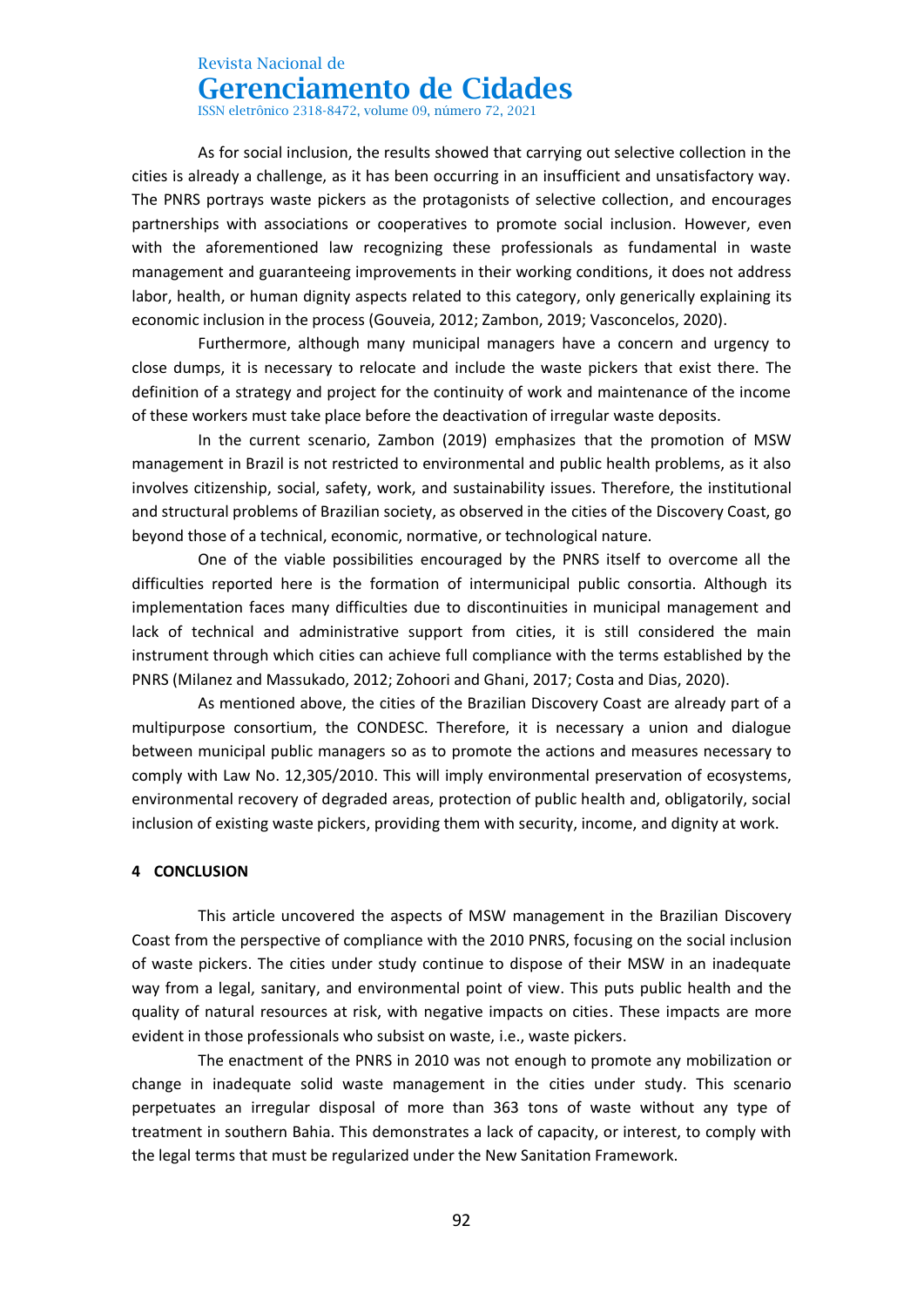ISSN eletrônico 2318-8472, volume 09, número 72, 2021

Although the PNRS is comprehensive and robust, compliance with its terms at the municipal level requires multidisciplinary discussions with the participation of all sectors of society. Policies in this regard must necessarily integrate the economic, social, public health, and environmental spheres. Most of all, they must be elaborated with intense popular participation, requiring the engagement of civil society and inspection agencies for the proper fulfillment of the law.

#### **5 BIBLIOGRAPHICAL REFERENCES**

ABRELPE. Associação Brasileira de Empresas de Limpeza Pública e resíduos Especiais - (São Paulo). **Panorama dos Resíduos Sólidos no Brasil**. São Paulo: Abrelpe, 2019. 74 p.

AL-JARALLAH, R.; ALEISA, E. A baseline study characterizing the municipal solid waste in the State of Kuwait. **Waste Management**, v. 34, n. 5, p. 952-960, mai. 2014.

AMORIM, Raul Reis; OLIVEIRA, Regina Célia de. Zoneamento ambiental, subsídio ao planejamento no uso e ocupação das terras da Costa do Descobrimento. **Revista de Geografia da UFC**, v. 12, n. 29, p. 211-231, 2013.

ARAÚJO, L. G. S.; LEAL JÚNIOR, C. R. M.; AMORIM, E. L. C.; SILVA, J. A. Gestão de resíduos sólidos urbanos: um diagnóstico dos municípios do sertão alagoano. **Revista Gestão e Sustentabilidade Ambiental**, v. 8, n. 1, p. 483-516, jan/mar 2019.

ASSAD, L.; SIQUEIRA, T. Lixões continuam por toda parte. **Revista Ciência e Cultura**, São Paulo, v. 68, n. 2, p. 08-10, junho 2016.

BAHIA. P**lano Territorial de Desenvolvimento Sustentável e Solidário – PTDSS do Território de Identidade Costa do Descobrimento**. Secretaria de Planejamento - SEPLAN. Salvador, Bahia. 2016. 73p.

BAHIA. **Zoneamento Ecológico Econômico** - ZEE. Caracterização dos Territórios de Identidade. Secretaria Estadual de Planejamento. SEPLAN. Salvador, Bahia, 2013. 189p.

BECK, Ceres Grehs; MENDES, J. S. Desafios das administrações municipais na implementação da Política Nacional dos Resíduos Sólidos: o caso do Curimataú Paraibano. **Revista Principia**, v. 1, n. 37, p. 42-52, 2017.

BERRÍOS, M.R. Challenges to apply the new Brazilian legislation on solid waste material. In: **Proceedings of Sardinia 2011. Thirtheenth International Waste and Landfill Symposi-um.** Santa Margherita di Pula, Sardinia, IT.: CISA Publisher, p. , 2011.

BRASIL. Lei nº 12.305, de 02 de agosto de 2010. Institui a Política Nacional de Resíduos Sólidos; altera a Lei nº 9.605, de 12 de fevereiro de 1998; e dá outras providências. **Diário Oficial da União**. Brasília, DF, ago 2010.

BRASIL. Lei nº 14.026, de 15 de julho de 2020. Atualiza o Marco Legal do Saneamento Básico e dá outras providências. **Diário Oficial da União**. Brasília, DF, julho, 2020.

BRASIL. Ministério das Cidades. **Sistema Nacional de Informações sobre Saneamento (SNIS)**: Diagnóstico do Manejo de Resíduos Sólidos Urbanos – 2018. Brasília: MCIDADES, 2018.

CARVALHO, A, L, S. **Impacto ambiental e previsão de geração de resíduos sólidos em Porto Seguro-BA**. Dissertação de Mestrado. UFSB - IFBS, 2020 Porto Seguro, Bahia.

CONDESC, Consórcio de Desenvolvimento Sustentável da Costa do Descobrimento. **Diagnóstico territorial dos resíduos sólidos dos municípios pertencentes ao CONDESC**. Eunápolis, Bahia. 2016. 193p.

COSTA, I. M.; DIAS, M. F. Evolution on the solid urban waste management in Brazil: A portrait of the Northeast Region. **Energy Reports**, v. 6, p. 878-884, 2020.

EUZÉBIO, L. A.. **Coleta Seletiva:** desafios na implantação e suas possibilidades por meio da educação ambiental. Presidente Prudente, 2018**.** Dissertação (Mestrado em Geografia) - Universidade Estadual Paulista, UNESP.

GARCIA, D. C.; CANDIANI, G. Diagnóstico dos inventários de fauna em estudos de impacto ambiental de aterros. **Revista Brasileira de Ciências Ambientai**s, n. 45, p. 100-114, set 2017.

GOUVEIA, N; PRADO, R. R. Riscos à saúde em áreas próximas a aterros de resíduos sólidos urbanos. **Revista Saúde Publica**, 2010; 44(5):859-866.

GOUVEIA, Nelson. Resíduos sólidos urbanos: impactos socioambientais e perspectiva de manejo sustentável com